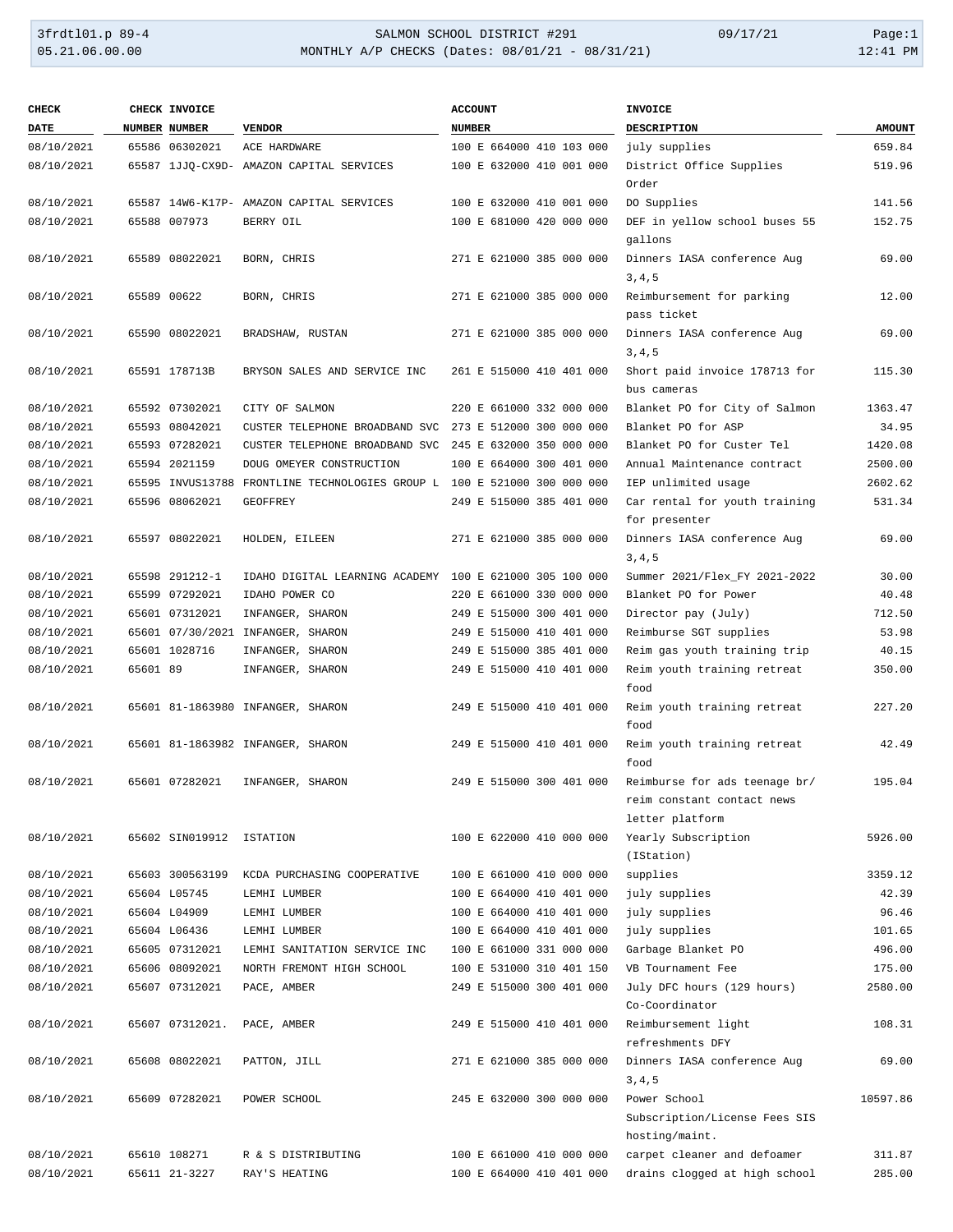### 3frdtl01.p 89-4 <br>
35.21.06.00.00 <br>
35.21.06.00.00 <br>
35.21.06.00.00 <br>
35.21.06.00.00 <br>
35.21.06.00.00 <br>
31:41 PM MONTHLY A/P CHECKS (Dates: 08/01/21 - 08/31/21)

| <b>CHECK</b> |            | <b>CHECK INVOICE</b>       |                                          | <b>ACCOUNT</b>           | <b>INVOICE</b>                                            |                   |
|--------------|------------|----------------------------|------------------------------------------|--------------------------|-----------------------------------------------------------|-------------------|
| <b>DATE</b>  |            | NUMBER NUMBER              | <b>VENDOR</b>                            | <b>NUMBER</b>            | <b>DESCRIPTION</b>                                        | <b>AMOUNT</b>     |
| 08/10/2021   |            | 65612 08092021             | RECORDER HERALD                          | 100 E 632000 300 001 000 | Request for fuel bids,                                    | 126.00            |
|              |            |                            |                                          |                          | Request for OT, PT, SLP                                   |                   |
|              |            |                            |                                          |                          | proposals                                                 |                   |
| 08/10/2021   |            | 65613 49605896             | SALMON RIVER PROPANE                     | 100 E 661000 333 000 000 | High School Propane                                       | 13218.03          |
| 08/10/2021   |            | 65613 49605897             | SALMON RIVER PROPANE                     | 100 E 661000 333 000 000 | Pioneer School Propane                                    | 13173.31          |
| 08/10/2021   |            |                            | 65614 02-1648196 SAVEWAY MARKET          | 249 E 515000 410 401 000 | Blanket PO for DFY leadership                             | 403.80            |
|              |            |                            |                                          |                          | lunches/light refreshments                                |                   |
|              |            |                            |                                          |                          | not to exceed                                             |                   |
| 08/10/2021   | 65615 8687 |                            | SCHOOLPOINTE, INC                        | 245 E 632000 300 000 000 | Web Hosting Service                                       | 4770.00           |
| 08/10/2021   |            | 65616 07302021             | SHELLEY SCHOOL DISTRICT #60              | 100 E 622000 410 000 000 | Chromebook Carts                                          | 800.00            |
| 08/10/2021   | 65617 2121 |                            | SILVERBACK LEARNING SOLUTIONS            | 245 E 622000 300 000 000 | Milepost Subscription                                     | 6830.00           |
| 08/10/2021   | 65617 2126 |                            | SILVERBACK LEARNING SOLUTIONS            | 100 E 622000 410 000 000 | Teacher Vitae subscription                                | 2028.00           |
| 08/10/2021   |            | 65618 08092021             | SIXTH DISTRICT BOARD OF CONTRO           | 100 E 531000 390 401 000 | District VI Fees                                          | 800.00            |
| 08/10/2021   |            | 65619 MAT-198840 SMARTSIGN |                                          | 100 E 632000 410 001 000 | ASSET TAGS                                                | 140.00            |
| 08/10/2021   |            | 65620 08042021             | STATE DEPT OF EDUCATION                  | 100 E 681000 315 000 085 | District Assessment Fee                                   | 842.00            |
| 08/10/2021   |            | 65621 08102021             | WATCH GAME FILM                          | 100 E 531000 410 401 152 | Annual Watch Game Film                                    | 100.00<br>2800.00 |
| 08/10/2021   | 65622 100  |                            | WILLIAMS LAKE RESORT LLC                 | 249 E 515000 300 401 000 | Lodging, conference space &<br>equipment for DFY Training |                   |
| 08/11/2021   |            | 65625 08102021             | HUMAN DYNAMICS & DIAGNOSTICS             | 260 E 521000 310 000 000 | BI Services for Sped April                                | 135.00            |
|              |            |                            |                                          |                          | 2021 (missing units)                                      |                   |
| 08/11/2021   |            | 65626 08102021             | OXFORD SUITES                            | 271 E 621000 385 000 000 | IASA CONFERENCE ROOMS                                     | 1077.00           |
| 08/25/2021   |            |                            | 65627 1037-F0493 3-D FIRE PROTECTION INC | 100 E 664000 300 401 000 | Annual Fire Sprinkler                                     | 270.00            |
|              |            |                            |                                          |                          | Inspection                                                |                   |
| 08/25/2021   |            |                            | 65628 20210825AD AFLAC GROUP INSURANCE   | 100 L 218510 000 000 000 | Payroll accrual                                           | 276.32            |
| 08/25/2021   |            |                            | 65628 20210825AD AFLAC GROUP INSURANCE   | 100 L 218510 000 000 000 | Payroll accrual                                           | 274.75            |
| 08/25/2021   |            |                            | 65628 20210825AD AFLAC GROUP INSURANCE   | 100 L 218600 000 000 000 | Payroll accrual                                           | 119.12            |
| 08/25/2021   |            |                            | 65628 20210825BD AFLAC GROUP INSURANCE   | 257 L 218510 000 000 000 | Payroll accrual                                           | 16.12             |
| 08/25/2021   |            |                            | 65628 20210825BD AFLAC GROUP INSURANCE   | 257 L 218510 000 000 000 | Payroll accrual                                           | 8.65              |
| 08/25/2021   |            |                            | 65628 20210825CD AFLAC GROUP INSURANCE   | 100 L 218510 000 000 000 | Payroll accrual                                           | $-30.30$          |
| 08/25/2021   |            |                            | 65629 1TV9-GX6N- AMAZON CAPITAL SERVICES | 100 E 664000 410 103 000 | Supplies order for bobby                                  | 604.59            |
| 08/25/2021   |            |                            | 65629 1TV9-GX6N- AMAZON CAPITAL SERVICES | 254 E 621000 410 000 000 | Supplies order for bobby                                  | 899.75            |
| 08/25/2021   |            | 65630 AF30634202 APPLE INC |                                          | 249 E 515000 410 401 000 | MacBook Pro for DFY                                       | 249.00            |
|              |            |                            |                                          |                          | Coordinator Amber Pace                                    |                   |
| 08/25/2021   |            | 65630 Af31014299 APPLE INC |                                          | 249 E 515000 410 401 000 | MacBook Pro for DFY                                       | 2839.00           |
|              |            |                            |                                          |                          | Coordinator Amber Pace                                    |                   |
| 08/25/2021   | 65631 3230 |                            | BINGS                                    | 100 E 681000 410 000 085 | Bus Parts Magnetic bus                                    | 59.64             |
|              |            |                            |                                          |                          | numbers                                                   |                   |
| 08/25/2021   |            |                            | 65632 20210825BD BLUE CROSS OF IDAHO     | 100 L 218600 000 000 000 | Payroll accrual                                           | 170.39            |
| 08/25/2021   |            |                            | 65632 20210825BD BLUE CROSS OF IDAHO     | 251 L 218600 000 000 000 | Payroll accrual                                           | 434.20            |
| 08/25/2021   |            |                            | 65632 20210825BD BLUE CROSS OF IDAHO     | 245 L 218600 000 000 000 | Payroll accrual                                           | 681.56            |
| 08/25/2021   |            |                            | 65632 20210825BD BLUE CROSS OF IDAHO     | 260 L 218600 000 000 000 | Payroll accrual                                           | 851.95            |
| 08/25/2021   |            |                            | 65632 20210825BF BLUE CROSS OF IDAHO     | 100 L 218600 000 000 000 | Payroll accrual                                           | 10607.65          |
| 08/25/2021   |            |                            | 65632 20210825BF BLUE CROSS OF IDAHO     | 251 L 218600 000 000 000 | Payroll accrual                                           | 1972.18           |
| 08/25/2021   |            |                            | 65632 20210825BF BLUE CROSS OF IDAHO     | 257 L 218600 000 000 000 | Payroll accrual                                           | 3443.13           |
| 08/25/2021   |            |                            | 65632 20210825BF BLUE CROSS OF IDAHO     | 258 L 218600 000 000 000 | Payroll accrual                                           | 272.40            |
| 08/25/2021   |            |                            | 65632 20210825BF BLUE CROSS OF IDAHO     | 290 L 218600 000 000 000 | Payroll accrual                                           | 1634.40           |
| 08/25/2021   |            |                            | 65632 20210825BF BLUE CROSS OF IDAHO     | 245 L 218600 000 000 000 | Payroll accrual                                           | 435.84            |
| 08/25/2021   |            |                            | 65632 20210825BF BLUE CROSS OF IDAHO     | 260 L 218600 000 000 000 | Payroll accrual                                           | 1362.00           |
| 08/25/2021   |            |                            | 65632 20210825BF BLUE CROSS OF IDAHO     | 254 L 218600 000 000 000 | Payroll accrual                                           | 544.80            |
| 08/25/2021   |            |                            | 65632 20210825AF BLUE CROSS OF IDAHO     | 100 L 218600 000 000 000 | Payroll accrual                                           | 26255.82          |
| 08/25/2021   |            |                            | 65632 20210825AF BLUE CROSS OF IDAHO     | 231 L 218600 000 000 000 | Payroll accrual                                           | 544.80            |
| 08/25/2021   |            |                            | 65632 20210825AF BLUE CROSS OF IDAHO     | 251 L 218600 000 000 000 | Payroll accrual                                           | 544.80            |
| 08/25/2021   |            |                            | 65632 20210825AD BLUE CROSS OF IDAHO     | 100 L 218600 000 000 000 | Payroll accrual                                           | 6791.78           |
| 08/25/2021   |            | 65633 08132021             | CITY OF SALMON                           | 249 E 515000 300 401 000 | Extra Duty House Party                                    | 160.02            |
|              |            |                            |                                          |                          | Patrol-July                                               |                   |
| 08/25/2021   |            | 65633 08112021             | CITY OF SALMON                           | 249 E 515000 300 401 000 | Extra Duty Law Enforcement                                | 137.16            |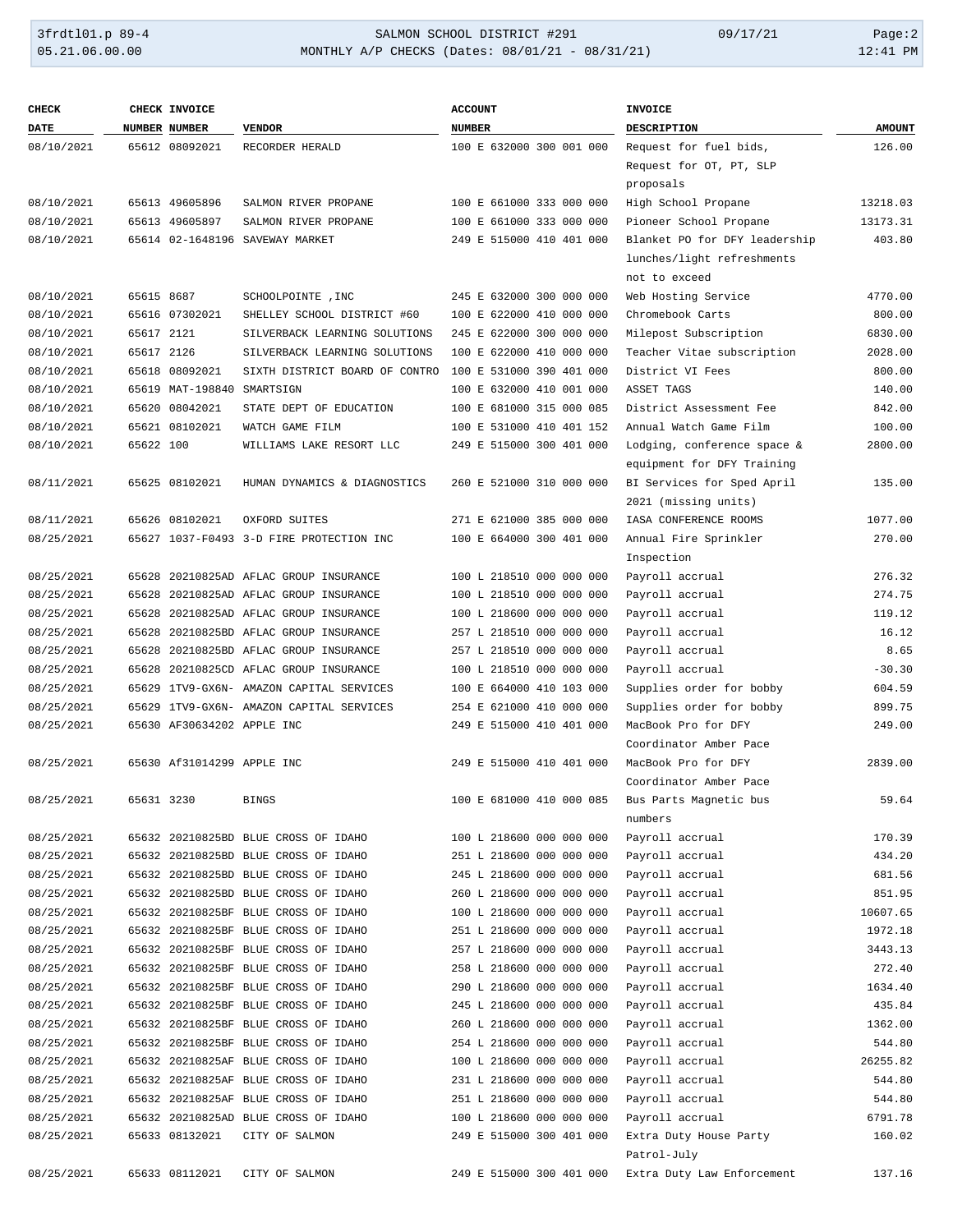## 3frdtl01.p 89-4 <br>
35.21.06.00.00 <br>
35.21.06.00.00 <br>
35.21.06.00.00 <br>
35.21.06.00.00 <br>
35.21.06.00.00 <br>
31:41 PM MONTHLY A/P CHECKS (Dates: 08/01/21 - 08/31/21)

| <b>CHECK</b> | CHECK INVOICE        |                                                                          | <b>ACCOUNT</b>           | <b>INVOICE</b>                |               |
|--------------|----------------------|--------------------------------------------------------------------------|--------------------------|-------------------------------|---------------|
| <b>DATE</b>  | <b>NUMBER NUMBER</b> | <b>VENDOR</b>                                                            | <b>NUMBER</b>            | <b>DESCRIPTION</b>            | <b>AMOUNT</b> |
| 08/25/2021   |                      | 65634 20210825BD DELTA DENTAL OF IDAHO                                   | 100 L 218600 000 000 000 | Payroll accrual-DDent         | 640.28        |
| 08/25/2021   |                      | 65634 20210825BD DELTA DENTAL OF IDAHO                                   | 251 L 218600 000 000 000 | Payroll accrual-DDent         | 67.20         |
| 08/25/2021   |                      | 65634 20210825BD DELTA DENTAL OF IDAHO                                   | 257 L 218600 000 000 000 | Payroll accrual-DDent         | 125.00        |
| 08/25/2021   |                      | 65634 20210825BD DELTA DENTAL OF IDAHO                                   | 290 L 218600 000 000 000 | Payroll accrual-DDent         | 100.80        |
| 08/25/2021   |                      | 65634 20210825AD DELTA DENTAL OF IDAHO                                   | 100 L 218600 000 000 000 | Payroll accrual-DDent         | 2443.20       |
| 08/25/2021   |                      | 65634 20210825AD DELTA DENTAL OF IDAHO                                   | 251 L 218600 000 000 000 | Payroll accrual-DDent         | 67.20         |
| 08/25/2021   |                      | 65635 4044102-01 GEM STATE PAPER & SUPPLY CO                             | 290 E 710000 410 000 000 | Paper Products                | 54.69         |
| 08/25/2021   | 65636 3105891        | GOLD STAR FOODS                                                          | 290 E 710000 450 000 000 | Blanket PO for Food           | 677.61        |
| 08/25/2021   | 65637 08162021       | HOLDEN, EILEEN                                                           | 100 E 515000 410 401 000 | supplies purchased for        | 174.44        |
|              |                      |                                                                          |                          | advisory and DO calendars for |               |
|              |                      |                                                                          |                          | anti bullying campaign        |               |
| 08/25/2021   | 65637 08162021       | HOLDEN, EILEEN                                                           | 100 E 641000 410 103 000 | supplies purchased for        | 500.00        |
|              |                      |                                                                          |                          | advisory and DO calendars for |               |
|              |                      |                                                                          |                          | anti bullying campaign        |               |
| 08/25/2021   | 65637 08162021       | HOLDEN, EILEEN                                                           | 100 E 641000 410 401 000 | supplies purchased for        | 500.00        |
|              |                      |                                                                          |                          | advisory and DO calendars for |               |
|              |                      |                                                                          |                          | anti bullying campaign        |               |
| 08/25/2021   | 65637 08162021       | HOLDEN, EILEEN                                                           |                          | supplies purchased for        | 9.47          |
|              |                      |                                                                          | 100 E 651000 410 001 000 |                               |               |
|              |                      |                                                                          |                          | advisory and DO calendars for |               |
|              |                      |                                                                          |                          | anti bullying campaign        |               |
| 08/25/2021   |                      | 65638 20210825AD IDAHO DEPT OF LABOR PAYMENT CO 100 L 218900 000 000 000 |                          | Payroll accrual               | 89.88         |
| 08/25/2021   | 65639 20210825AD IEA |                                                                          | 100 L 218905 000 000 000 | Payroll accrual               | 2215.20       |
| 08/25/2021   | 65639 20210825AD IEA |                                                                          | 251 L 218905 000 000 000 | Payroll accrual               | 56.75         |
| 08/25/2021   | 65639 20210825AD IEA |                                                                          | 231 L 218905 000 000 000 | Payroll accrual               | 46.73         |
| 08/25/2021   | 65640 08102021       | INFANGER, SHARON                                                         | 249 E 515000 410 401 000 | Reimburse Face Painting       | 127.56        |
|              |                      |                                                                          |                          | Supplies-alt act fair         |               |
| 08/25/2021   | 65641 16668          | L & O ENTERPRISES                                                        | 100 E 665000 410 000 000 | lawn mower parts              | 136.95        |
| 08/25/2021   | 65642 08102021       | LEMHI VALLEY SOCIAL SERVICES                                             | 249 E 515000 300 401 000 | June and July Counseling      | 1335.80       |
|              |                      |                                                                          |                          | services SJSHS (Kim)          |               |
| 08/25/2021   |                      | 65643 20210825AD LEMHI COUNTY SHERIFF                                    | 257 L 218900 000 000 000 | Payroll deduction             | 132.97        |
| 08/25/2021   |                      | 65644 20210825BD NCPERS GROUP LIFE INS                                   | 100 L 218700 000 000 000 | Payroll accrual               | 32.00         |
| 08/25/2021   |                      | 65644 20210825BD NCPERS GROUP LIFE INS                                   | 257 L 218700 000 000 000 | Payroll accrual               | 16.00         |
| 08/25/2021   |                      | 65644 20210825AD NCPERS GROUP LIFE INS                                   | 100 L 218700 000 000 000 | Payroll accrual               | 192.00        |
| 08/25/2021   |                      | 65644 20210825AD NCPERS GROUP LIFE INS                                   | 231 L 218700 000 000 000 | Payroll accrual               | 16.00         |
| 08/25/2021   |                      | 65645 20210825AD NEBRASKA CHILD SUPPORT PAYMNT                           | 100 L 218900 000 000 000 | R BRADSHAW AR24P7HNGDYZL      | 853.00        |
| 08/25/2021   | 65646 716423         | NEW TECH SECURITY, INC                                                   | 100 E 664000 300 103 000 | new tech security fire alarm  | 2175.28       |
|              |                      |                                                                          |                          | inspection and installation   |               |
|              |                      |                                                                          |                          | in new mod                    |               |
| 08/25/2021   | 65646 716423         | NEW TECH SECURITY, INC                                                   | 100 E 664000 300 401 000 | new tech security fire alarm  | 932.26        |
|              |                      |                                                                          |                          | inspection and installation   |               |
|              |                      |                                                                          |                          | in new mod                    |               |
| 08/25/2021   |                      | 65647 20210825AD PRE-PAID LEGAL SVC INC.                                 | 100 L 218910 000 000 000 | Payroll accrual               | 234.10        |
| 08/25/2021   |                      | 65647 20210825BD PRE-PAID LEGAL SVC INC.                                 | 100 L 218910 000 000 000 | Payroll accrual               | 25.90         |
| 08/25/2021   |                      | 65647 20210825BD PRE-PAID LEGAL SVC INC.                                 | 257 L 218910 000 000 000 | Payroll accrual               | 51.80         |
| 08/25/2021   |                      | 65647 20210825BD PRE-PAID LEGAL SVC INC.                                 | 290 L 218910 000 000 000 | Payroll accrual               | 25.90         |
| 08/25/2021   | 65648 108513         | R & S DISTRIBUTING                                                       | 100 E 661000 410 000 000 | supplies                      | 1472.89       |
| 08/25/2021   | 65649 08242021       | RISE BROADBAND                                                           | 245 E 632000 300 000 000 | Web Hosting, Salmon School    | 24.00         |
|              |                      |                                                                          |                          | District Blanket PO           |               |
| 08/25/2021   | 65650 255665         | RIVERSIDE HOTEL                                                          | 100 E 531000 380 401 000 | AD conference Hotel Room July | 500.00        |
|              |                      |                                                                          |                          | 25-28 2021                    |               |
| 08/25/2021   | 65651 08102021       | SALMON HIGH SCHOOL ATHLETICS                                             | 100 E 531000 300 401 000 | Referees - Arbiter Pay        | 15000.00      |
| 08/25/2021   | 65652 08122021       | SALMON VALLEY PRINT                                                      | 100 E 682000 410 000 000 | School bus stop arm safety    | 67.50         |
|              |                      |                                                                          |                          | posters                       |               |
| 08/25/2021   | 65653 08172021       | SOUTH FREMONT HIGH SCHOOL                                                | 100 E 531000 310 401 150 | VB Tournament Fee             | 200.00        |
| 08/25/2021   |                      | 65654 20210825AD STATE IDAHO DEPT OF EDUCATION                           | 100 E 632000 310 001 000 | Payroll accrual               | 42.15         |
| 08/25/2021   |                      |                                                                          |                          |                               | 0.00          |
|              |                      | 65654 20210825AD STATE IDAHO DEPT OF EDUCATION                           | 260 E 632000 310 001 000 | Payroll accrual               |               |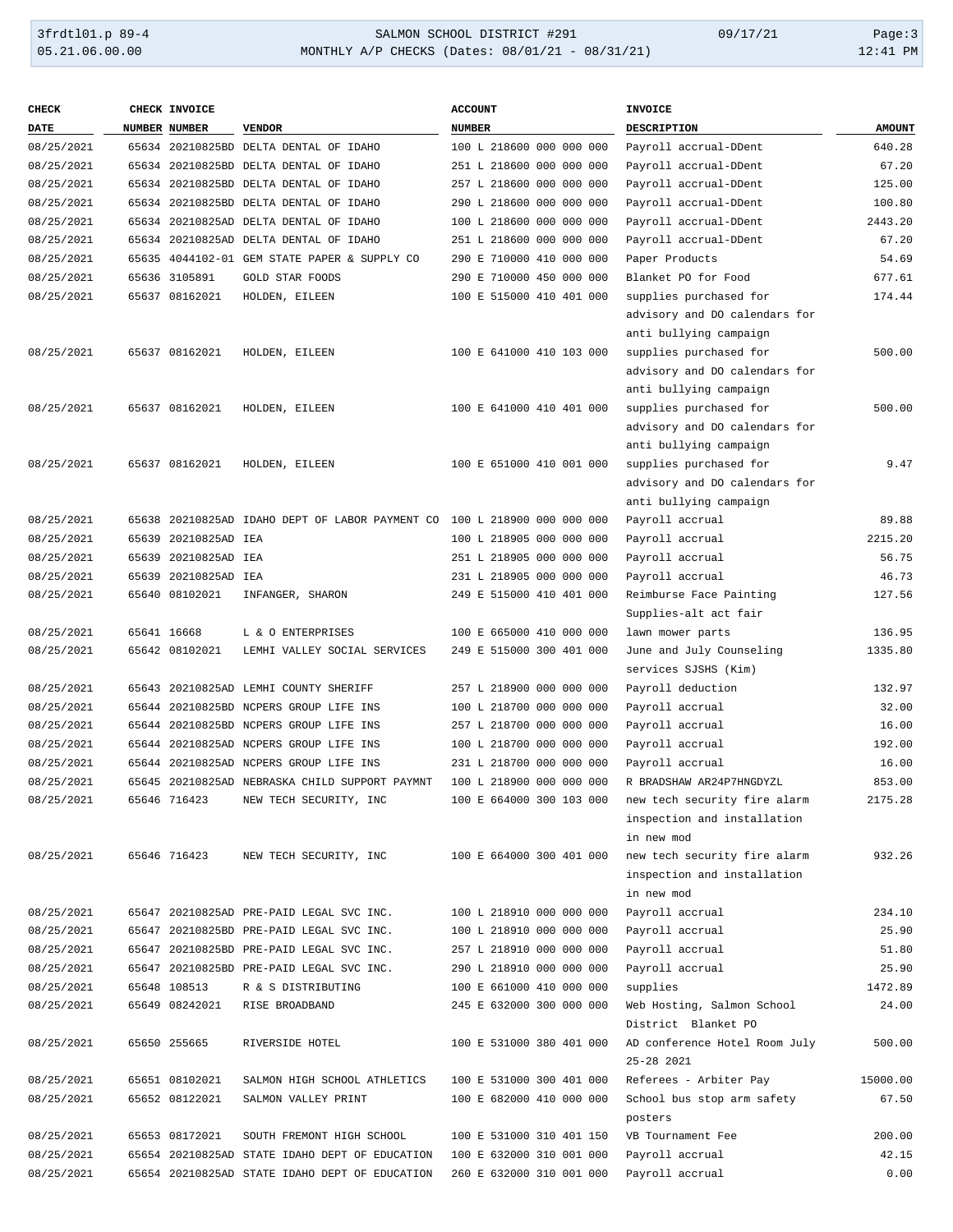| CHECK                         | CHECK INVOICE                         |                                                      | <b>ACCOUNT</b>           | INVOICE                       |               |
|-------------------------------|---------------------------------------|------------------------------------------------------|--------------------------|-------------------------------|---------------|
| <b>DATE</b>                   | <b>NUMBER NUMBER</b>                  | <b>VENDOR</b>                                        | <b>NUMBER</b>            | DESCRIPTION                   | <b>AMOUNT</b> |
| 08/25/2021                    |                                       | 65655 20210825AD UNITED HERITAGE LIFE INS CO         | 100 L 218600 000 000 000 | Payroll accrual               | 537.93        |
| 08/25/2021                    |                                       | 65655 20210825AD UNITED HERITAGE LIFE INS CO         | 231 L 218600 000 000 000 | Payroll accrual               | 8.70          |
| 08/25/2021                    |                                       | 65655 20210825AD UNITED HERITAGE LIFE INS CO         | 251 L 218600 000 000 000 | Payroll accrual               | 17.41         |
| 08/25/2021                    |                                       | 65655 20210825BD UNITED HERITAGE LIFE INS CO         | 100 L 218600 000 000 000 | Payroll accrual               | 166.41        |
| 08/25/2021                    |                                       | 65655 20210825BD UNITED HERITAGE LIFE INS CO         | 251 L 218600 000 000 000 | Payroll accrual               | 8.70          |
| 08/25/2021                    |                                       | 65655 20210825BD UNITED HERITAGE LIFE INS CO         | 257 L 218600 000 000 000 | Payroll accrual               | 45.42         |
| 08/25/2021                    |                                       | 65655 20210825BD UNITED HERITAGE LIFE INS CO         | 290 L 218600 000 000 000 | Payroll accrual               | 17.40         |
| 08/25/2021                    |                                       | 65655 20210825BD UNITED HERITAGE LIFE INS CO         | 260 L 218600 000 000 000 | Payroll accrual               | 13.05         |
| 08/25/2021                    | 65656 019870/K                        | VALLEY WIDE COOP                                     | 243 E 515000 410 401 142 | Miter Saw for woodshop        | 649.00        |
| 08/25/2021                    |                                       | 65657 9885267976 VERIZON WIRELESS                    | 245 E 632000 350 000 000 | Verizon Blanket PO            | 44.96         |
| 08/30/2021                    | 65658 07282021                        | <b>GEOFFREY</b>                                      | 249 E 515000 310 401 000 | DFY Youth Leadership Retreat  | 4000.00       |
| 08/31/2021                    | 65659 08312021                        | BLUE CROSS OF IDAHO                                  | 100 L 218600 000 000 000 | Add for Baldwin, Fisher,      | 3810.80       |
|                               |                                       |                                                      |                          | Koerner, Tolman, Shaffmaster  |               |
| 08/31/2021                    | 65660 08312021                        | UNITED HERITAGE LIFE INS CO                          | 100 L 218600 000 000 000 | ADJ for Diane Baldwin, Brooke | 26.16         |
|                               |                                       |                                                      |                          | Monroe, David Shaffmaster     |               |
| 08/13/2021 202100016 73130448 |                                       | WRIGHT EXPRESS FSC                                   | 100 E 632000 380 001 000 | Fleet Fuel for July 2021      | 50.89         |
| 08/13/2021 202100016 73130448 |                                       | WRIGHT EXPRESS FSC                                   | 241 E 515000 410 401 000 | Fleet Fuel for July 2021      | 178.05        |
| 08/13/2021 202100016 73130448 |                                       | WRIGHT EXPRESS FSC                                   | 100 E 683000 420 000 000 | Fleet Fuel for July 2021      | 187.75        |
| 08/13/2021 202100017 299180   |                                       | FLORES & ASSOCIATES                                  | 100 E 632000 310 001 000 | COBRA July 2021               | 50.00         |
| 08/13/2021 202100018 08182021 |                                       | STATE TAX COMMISSION                                 | 100 E 531000 300 401 000 | July 21 Sales Tax             | 387.45        |
|                               | 08/25/2021 202100019 20210825AD PERSI |                                                      | 100 L 218500 000 000 000 | Payroll accrual               | 15430.50      |
|                               | 08/25/2021 202100019 20210825AD PERSI |                                                      | 251 L 218500 000 000 000 | Payroll accrual               | 357.47        |
|                               | 08/25/2021 202100019 20210825AD PERSI |                                                      | 231 L 218500 000 000 000 | Payroll accrual               | 307.96        |
|                               | 08/25/2021 202100019 20210825AD PERSI |                                                      | 241 L 218500 000 000 000 | Payroll accrual               | 73.03         |
|                               | 08/25/2021 202100019 20210825AD PERSI |                                                      | 100 L 218500 000 000 000 | Payroll accrual               | 1163.55       |
|                               | 08/25/2021 202100019 20210825AD PERSI |                                                      | 241 L 218500 000 000 000 | Payroll accrual               | 10.20         |
|                               | 08/25/2021 202100019 20210825AD PERSI |                                                      | 100 L 218500 000 000 000 | Payroll accrual               | 1455.00       |
|                               |                                       |                                                      |                          |                               |               |
|                               | 08/25/2021 202100019 20210825AD PERSI |                                                      | 100 L 218500 000 000 000 | Payroll accrual               | 400.00        |
|                               | 08/25/2021 202100019 20210825AD PERSI |                                                      | 100 L 218500 000 000 000 | Payroll accrual               | 150.86        |
|                               | 08/25/2021 202100019 20210825AF PERSI |                                                      | 100 L 218500 000 000 000 | Payroll accrual PERSI SL      | 0.00          |
|                               | 08/25/2021 202100019 20210825AF PERSI |                                                      | 251 L 218500 000 000 000 | Payroll accrual PERSI SL      | 0.00          |
|                               | 08/25/2021 202100019 20210825AF PERSI |                                                      | 231 L 218500 000 000 000 | Payroll accrual PERSI SL      | 0.00          |
|                               | 08/25/2021 202100019 20210825AF PERSI |                                                      | 241 L 218500 000 000 000 | Payroll accrual PERSI SL      | 0.00          |
|                               | 08/25/2021 202100019 20210825AF PERSI |                                                      | 100 L 218500 000 000 000 | Payroll accrual               | 0.00          |
|                               | 08/25/2021 202100019 20210825AF PERSI |                                                      | 251 L 218500 000 000 000 | Payroll accrual               | 0.00          |
|                               | 08/25/2021 202100019 20210825AF PERSI |                                                      | 231 L 218500 000 000 000 | Payroll accrual               | 0.00          |
|                               | 08/25/2021 202100019 20210825AF PERSI |                                                      | 241 L 218500 000 000 000 | Payroll accrual               | 0.00          |
|                               | 08/25/2021 202100019 20210825AF PERSI |                                                      | 100 L 218500 000 000 000 | Payroll accrual PERSI         | 25718.22      |
|                               | 08/25/2021 202100019 20210825AF PERSI |                                                      | 251 L 218500 000 000 000 | Payroll accrual PERSI         | 596.11        |
|                               | 08/25/2021 202100019 20210825AF PERSI |                                                      | 231 L 218500 000 000 000 | Payroll accrual PERSI         | 513.55        |
|                               | 08/25/2021 202100019 20210825AF PERSI |                                                      | 241 L 218500 000 000 000 | Payroll accrual PERSI         | 121.79        |
|                               | 08/25/2021 202100019 20210825AF PERSI |                                                      | 241 L 218500 000 000 000 | Payroll accrual               | 0.00          |
|                               | 08/25/2021 202100020 20210825AD SEA   |                                                      | 100 L 218906 000 000 000 | Payroll accrual SEA Dues      | 102.50        |
|                               | 08/25/2021 202100020 20210825AD SEA   |                                                      | 251 L 218906 000 000 000 | Payroll accrual SEA Dues      | 2.50          |
|                               | 08/25/2021 202100020 20210825AD SEA   |                                                      | 231 L 218906 000 000 000 | Payroll accrual SEA Dues      | 2.50          |
|                               |                                       | 08/25/2021 202100021 20210825AD STATE TAX COMMISSION | 100 L 218400 000 000 000 | Payroll accrual               | 1879.00       |
|                               |                                       | 08/25/2021 202100021 20210825AD STATE TAX COMMISSION | 251 L 218400 000 000 000 | Payroll accrual               | 70.00         |
|                               |                                       | 08/25/2021 202100021 20210825AD STATE TAX COMMISSION | 100 L 218400 000 000 000 | Payroll accrual               | 4928.00       |
|                               |                                       | 08/25/2021 202100021 20210825AD STATE TAX COMMISSION | 251 L 218400 000 000 000 | Payroll accrual               | 176.35        |
|                               |                                       | 08/25/2021 202100021 20210825AD STATE TAX COMMISSION | 231 L 218400 000 000 000 | Payroll accrual               | 21.00         |
|                               |                                       | 08/25/2021 202100021 20210825AD STATE TAX COMMISSION | 241 L 218400 000 000 000 | Payroll accrual               | 32.65         |
|                               | 08/25/2021 202100022 20210825AD EFTPS |                                                      | 100 L 218100 000 000 000 | Payroll accrual               | 12738.17      |
|                               | 08/25/2021 202100022 20210825AD EFTPS |                                                      | 251 L 218100 000 000 000 | Payroll accrual               | 303.52        |
|                               | 08/25/2021 202100022 20210825AD EFTPS |                                                      | 231 L 218100 000 000 000 | Payroll accrual               | 266.13        |
|                               | 08/25/2021 202100022 20210825AD EFTPS |                                                      | 241 L 218100 000 000 000 | Payroll accrual               | 55.18         |
|                               | 08/25/2021 202100022 20210825AD EFTPS |                                                      | 100 L 218300 000 000 000 | Payroll accrual               | 630.00        |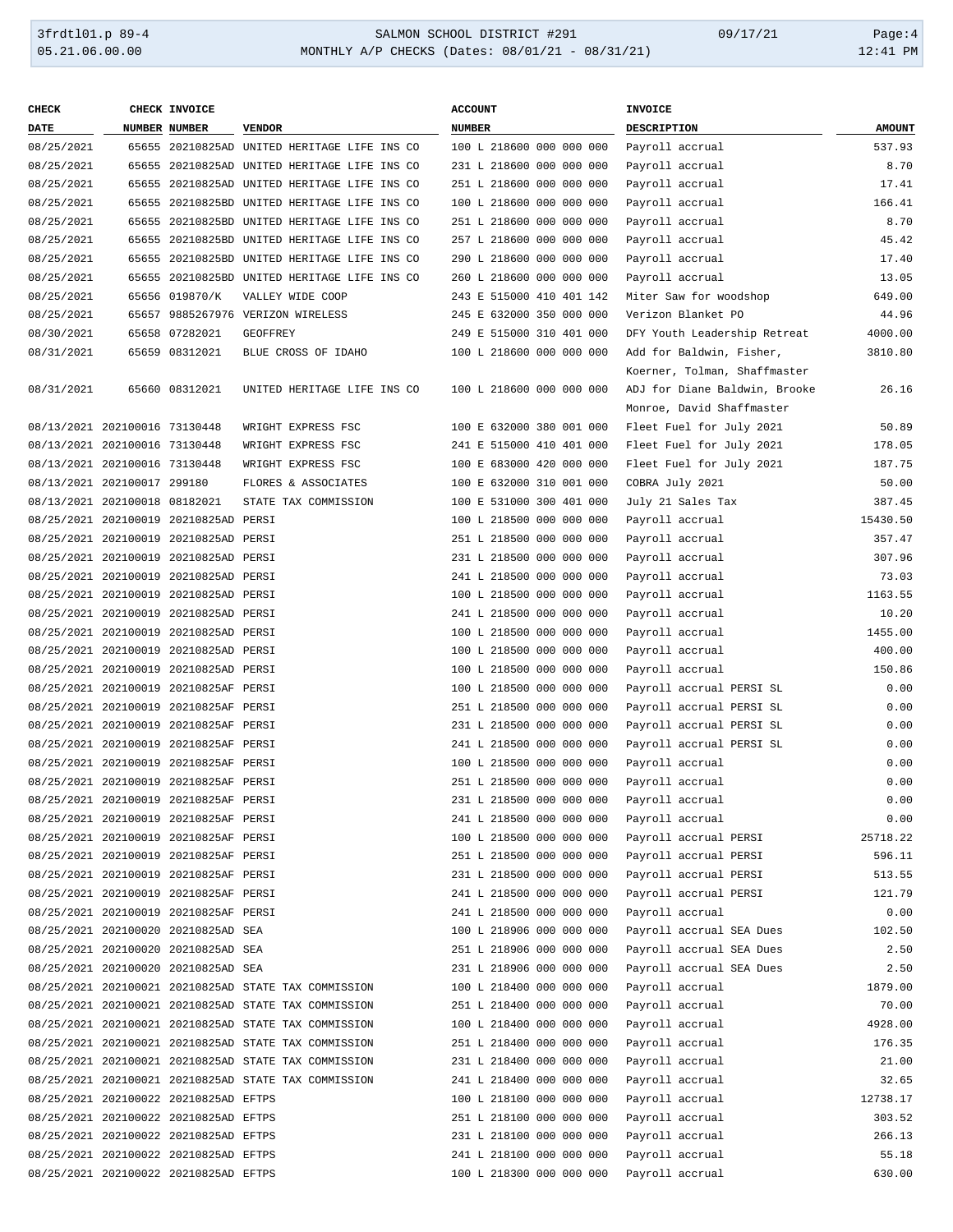### 3frdtl01.p 89-4 <br>
35.21.06.00.00 <br>
35.21.06.00.00 <br>
35.21.06.00.00 <br>
35.21.06.00.00 <br>
31:41 PM MONTHLY A/P CHECKS (Dates: 08/01/21 - 08/31/21)

| <b>CHECK</b> | CHECK INVOICE                         |                                                      | <b>ACCOUNT</b>           | INVOICE                  |               |
|--------------|---------------------------------------|------------------------------------------------------|--------------------------|--------------------------|---------------|
| <b>DATE</b>  | <b>NUMBER NUMBER</b>                  | <b>VENDOR</b>                                        | <b>NUMBER</b>            | <b>DESCRIPTION</b>       | <b>AMOUNT</b> |
|              | 08/25/2021 202100022 20210825AD EFTPS |                                                      | 100 L 218300 000 000 000 | Payroll accrual          | 15109.37      |
|              | 08/25/2021 202100022 20210825AD EFTPS |                                                      | 251 L 218300 000 000 000 | Payroll accrual          | 456.05        |
|              | 08/25/2021 202100022 20210825AD EFTPS |                                                      | 231 L 218300 000 000 000 | Payroll accrual          | 153.44        |
|              | 08/25/2021 202100022 20210825AD EFTPS |                                                      | 241 L 218300 000 000 000 | Payroll accrual          | 65.57         |
|              | 08/25/2021 202100022 20210825AD EFTPS |                                                      | 100 L 218200 000 000 000 | Payroll accrual          | 2979.10       |
|              | 08/25/2021 202100022 20210825AD EFTPS |                                                      | 251 L 218200 000 000 000 | Payroll accrual          | 70.99         |
|              | 08/25/2021 202100022 20210825AD EFTPS |                                                      | 231 L 218200 000 000 000 | Payroll accrual          | 62.24         |
|              | 08/25/2021 202100022 20210825AD EFTPS |                                                      | 241 L 218200 000 000 000 | Payroll accrual          | 12.90         |
|              | 08/25/2021 202100022 20210825AF EFTPS |                                                      | 100 L 218100 000 000 000 | Payroll accrual          | 12738.17      |
|              | 08/25/2021 202100022 20210825AF EFTPS |                                                      | 251 L 218100 000 000 000 | Payroll accrual          | 303.52        |
|              | 08/25/2021 202100022 20210825AF EFTPS |                                                      | 231 L 218100 000 000 000 | Payroll accrual          | 266.13        |
|              | 08/25/2021 202100022 20210825AF EFTPS |                                                      | 241 L 218100 000 000 000 | Payroll accrual          | 55.18         |
|              | 08/25/2021 202100022 20210825AF EFTPS |                                                      | 100 L 218200 000 000 000 | Payroll accrual          | 2979.10       |
|              | 08/25/2021 202100022 20210825AF EFTPS |                                                      | 251 L 218200 000 000 000 | Payroll accrual          | 70.99         |
|              | 08/25/2021 202100022 20210825AF EFTPS |                                                      | 231 L 218200 000 000 000 | Payroll accrual          | 62.24         |
|              | 08/25/2021 202100022 20210825AF EFTPS |                                                      | 241 L 218200 000 000 000 | Payroll accrual          | 12.90         |
|              | 08/25/2021 202100023 20210825BD PERSI |                                                      | 257 L 218500 000 000 000 | Payroll accrual          | 517.82        |
|              |                                       |                                                      | 100 L 218500 000 000 000 |                          | 2789.46       |
|              | 08/25/2021 202100023 20210825BD PERSI |                                                      |                          | Payroll accrual          |               |
|              | 08/25/2021 202100023 20210825BD PERSI |                                                      | 251 L 218500 000 000 000 | Payroll accrual          | 312.16        |
|              | 08/25/2021 202100023 20210825BD PERSI |                                                      | 241 L 218500 000 000 000 | Payroll accrual          | 2.39          |
|              | 08/25/2021 202100023 20210825BD PERSI |                                                      | 258 L 218500 000 000 000 | Payroll accrual          | 34.37         |
|              | 08/25/2021 202100023 20210825BD PERSI |                                                      | 290 L 218500 000 000 000 | Payroll accrual          | 261.26        |
|              | 08/25/2021 202100023 20210825BD PERSI |                                                      | 245 L 218500 000 000 000 | Payroll accrual          | 156.78        |
|              | 08/25/2021 202100023 20210825BD PERSI |                                                      | 260 L 218500 000 000 000 | Payroll accrual          | 209.69        |
|              | 08/25/2021 202100023 20210825BD PERSI |                                                      | 254 L 218500 000 000 000 | Payroll accrual          | 84.57         |
|              | 08/25/2021 202100023 20210825BD PERSI |                                                      | 100 L 218500 000 000 000 | Payroll accrual          | 349.61        |
|              | 08/25/2021 202100023 20210825BD PERSI |                                                      | 257 L 218500 000 000 000 | Payroll accrual          | 37.50         |
|              | 08/25/2021 202100023 20210825BD PERSI |                                                      | 100 L 218500 000 000 000 | Payroll accrual          | 50.00         |
|              | 08/25/2021 202100023 20210825BD PERSI |                                                      | 260 L 218500 000 000 000 | Payroll accrual          | 37.50         |
|              | 08/25/2021 202100023 20210825BD PERSI |                                                      | 257 L 218500 000 000 000 | Payroll accrual          | 150.00        |
|              | 08/25/2021 202100023 20210825BF PERSI |                                                      | 257 L 218500 000 000 000 | Payroll accrual PERSI SL | 0.00          |
|              | 08/25/2021 202100023 20210825BF PERSI |                                                      | 100 L 218500 000 000 000 | Payroll accrual PERSI SL | 0.00          |
|              | 08/25/2021 202100023 20210825BF PERSI |                                                      | 251 L 218500 000 000 000 | Payroll accrual PERSI SL | 0.00          |
|              | 08/25/2021 202100023 20210825BF PERSI |                                                      | 241 L 218500 000 000 000 | Payroll accrual PERSI SL | 0.00          |
|              | 08/25/2021 202100023 20210825BF PERSI |                                                      | 258 L 218500 000 000 000 | Payroll accrual PERSI SL | 0.00          |
|              | 08/25/2021 202100023 20210825BF PERSI |                                                      | 290 L 218500 000 000 000 | Payroll accrual PERSI SL | 0.00          |
|              | 08/25/2021 202100023 20210825BF PERSI |                                                      | 245 L 218500 000 000 000 | Payroll accrual PERSI SL | 0.00          |
|              | 08/25/2021 202100023 20210825BF PERSI |                                                      | 260 L 218500 000 000 000 | Payroll accrual PERSI SL | 0.00          |
|              | 08/25/2021 202100023 20210825BF PERSI |                                                      | 254 L 218500 000 000 000 | Payroll accrual PERSI SL | 0.00          |
|              | 08/25/2021 202100023 20210825BF PERSI |                                                      | 257 L 218500 000 000 000 | Payroll accrual PERSI    | 863.53        |
|              | 08/25/2021 202100023 20210825BF PERSI |                                                      | 100 L 218500 000 000 000 | Payroll accrual PERSI    | 4651.63       |
|              | 08/25/2021 202100023 20210825BF PERSI |                                                      | 251 L 218500 000 000 000 | Payroll accrual PERSI    | 520.53        |
|              | 08/25/2021 202100023 20210825BF PERSI |                                                      | 241 L 218500 000 000 000 | Payroll accrual PERSI    | 3.99          |
|              | 08/25/2021 202100023 20210825BF PERSI |                                                      | 258 L 218500 000 000 000 | Payroll accrual PERSI    | 57.31         |
|              | 08/25/2021 202100023 20210825BF PERSI |                                                      | 290 L 218500 000 000 000 | Payroll accrual PERSI    | 435.67        |
|              | 08/25/2021 202100023 20210825BF PERSI |                                                      | 245 L 218500 000 000 000 | Payroll accrual PERSI    | 261.44        |
|              | 08/25/2021 202100023 20210825BF PERSI |                                                      | 260 L 218500 000 000 000 | Payroll accrual PERSI    | 349.65        |
|              | 08/25/2021 202100023 20210825BF PERSI |                                                      | 254 L 218500 000 000 000 | Payroll accrual PERSI    | 141.02        |
|              |                                       |                                                      |                          |                          |               |
|              |                                       | 08/25/2021 202100024 20210825BD STATE TAX COMMISSION | 100 L 218400 000 000 000 | Payroll accrual          | 437.00        |
|              |                                       | 08/25/2021 202100024 20210825BD STATE TAX COMMISSION | 257 L 218400 000 000 000 | Payroll accrual          | 30.00         |
|              |                                       | 08/25/2021 202100024 20210825BD STATE TAX COMMISSION | 290 L 218400 000 000 000 | Payroll accrual          | 5.00          |
|              |                                       | 08/25/2021 202100024 20210825BD STATE TAX COMMISSION | 260 L 218400 000 000 000 | Payroll accrual          | 0.00          |
|              |                                       | 08/25/2021 202100024 20210825BD STATE TAX COMMISSION | 254 L 218400 000 000 000 | Payroll accrual          | 10.00         |
|              |                                       | 08/25/2021 202100024 20210825BD STATE TAX COMMISSION | 100 L 218400 000 000 000 | Payroll accrual          | 271.80        |
|              |                                       | 08/25/2021 202100024 20210825BD STATE TAX COMMISSION | 257 L 218400 000 000 000 | Payroll accrual          | 0.00          |
|              |                                       | 08/25/2021 202100024 20210825BD STATE TAX COMMISSION | 251 L 218400 000 000 000 | Payroll accrual          | 0.00          |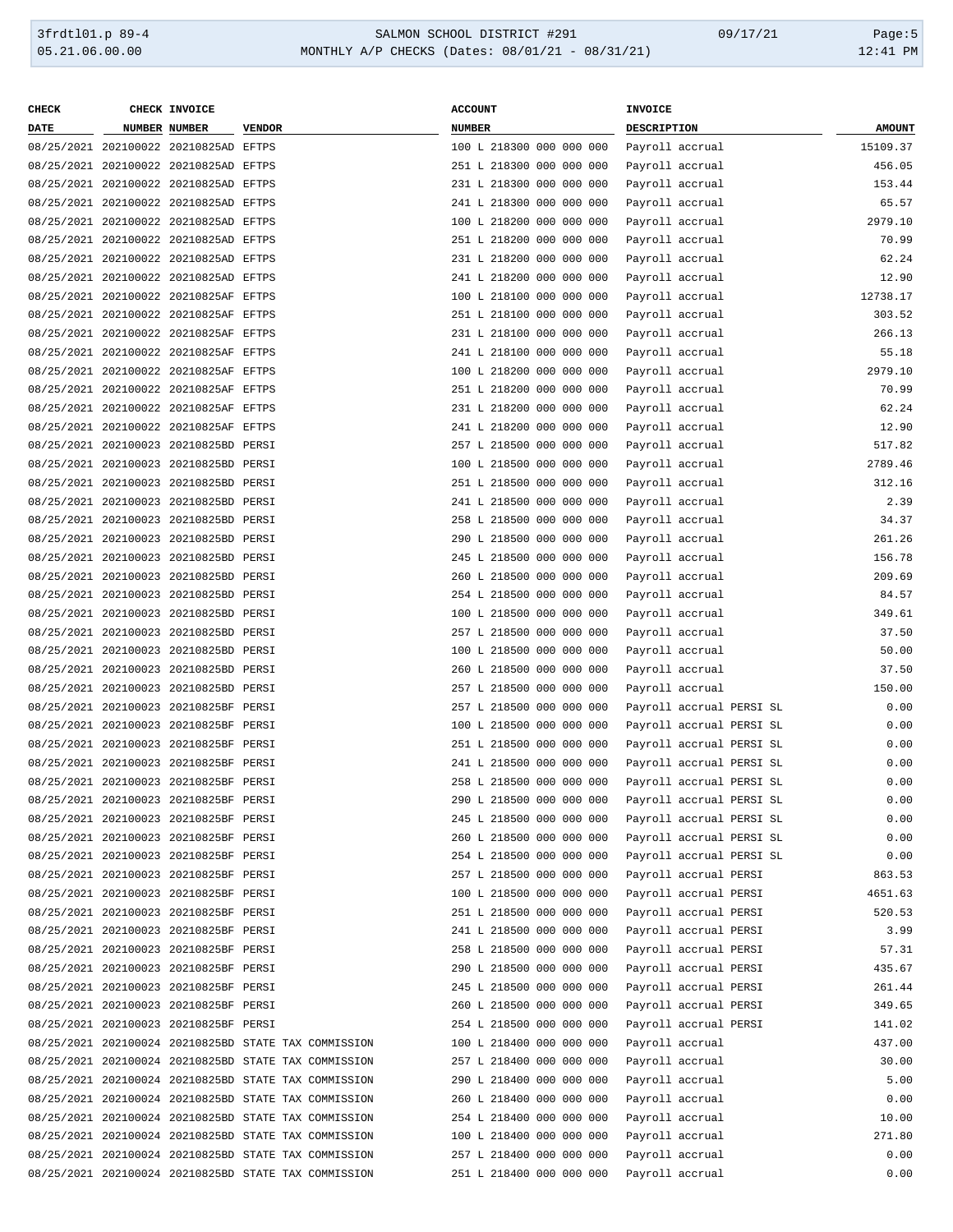### 3frdtl01.p 89-4 <br>
35.21.06.00.00 <br>
35.21.06.00.00 <br>
35.21.06.00.00 <br>
35.21.06.00.00 <br>
31:41 PM MONTHLY A/P CHECKS (Dates: 08/01/21 - 08/31/21)

| <b>CHECK</b> | CHECK INVOICE                         |                                                      | <b>ACCOUNT</b>                           | INVOICE     |                 |               |
|--------------|---------------------------------------|------------------------------------------------------|------------------------------------------|-------------|-----------------|---------------|
| <b>DATE</b>  | <b>NUMBER NUMBER</b>                  | <b>VENDOR</b>                                        | NUMBER                                   | DESCRIPTION |                 | <b>AMOUNT</b> |
|              |                                       | 08/25/2021 202100024 20210825BD STATE TAX COMMISSION | 241 L 218400 000 000 000                 |             | Payroll accrual | 0.00          |
|              |                                       | 08/25/2021 202100024 20210825BD STATE TAX COMMISSION | 290 L 218400 000 000 000                 |             | Payroll accrual | 0.00          |
|              |                                       | 08/25/2021 202100024 20210825BD STATE TAX COMMISSION | 258 L 218400 000 000 000                 |             | Payroll accrual | 0.00          |
|              |                                       | 08/25/2021 202100024 20210825BD STATE TAX COMMISSION | 245 L 218400 000 000 000                 |             | Payroll accrual | 7.20          |
|              |                                       | 08/25/2021 202100024 20210825BD STATE TAX COMMISSION | 260 L 218400 000 000 000                 |             | Payroll accrual | 0.00          |
|              |                                       | 08/25/2021 202100024 20210825BD STATE TAX COMMISSION | 254 L 218400 000 000 000                 |             | Payroll accrual | 1.00          |
|              | 08/25/2021 202100025 20210825BD EFTPS |                                                      | 100 L 218100 000 000 000                 |             | Payroll accrual | 2654.73       |
|              | 08/25/2021 202100025 20210825BD EFTPS |                                                      | 257 L 218100 000 000 000                 |             | Payroll accrual | 436.95        |
|              | 08/25/2021 202100025 20210825BD EFTPS |                                                      | 251 L 218100 000 000 000                 |             | Payroll accrual | 238.67        |
|              | 08/25/2021 202100025 20210825BD EFTPS |                                                      | 241 L 218100 000 000 000                 |             | Payroll accrual | 1.94          |
|              | 08/25/2021 202100025 20210825BD EFTPS |                                                      | 290 L 218100 000 000 000                 |             | Payroll accrual | 316.63        |
|              | 08/25/2021 202100025 20210825BD EFTPS |                                                      | 258 L 218100 000 000 000                 |             | Payroll accrual | 29.76         |
|              | 08/25/2021 202100025 20210825BD EFTPS |                                                      | 245 L 218100 000 000 000                 |             | Payroll accrual | 93.50         |
|              | 08/25/2021 202100025 20210825BD EFTPS |                                                      | 260 L 218100 000 000 000                 |             | Payroll accrual | 127.94        |
|              | 08/25/2021 202100025 20210825BD EFTPS |                                                      | 254 L 218100 000 000 000                 |             |                 | 73.23         |
|              | 08/25/2021 202100025 20210825BD EFTPS |                                                      |                                          |             | Payroll accrual | 85.00         |
|              |                                       |                                                      | 100 L 218300 000 000 000                 |             | Payroll accrual |               |
|              | 08/25/2021 202100025 20210825BD EFTPS |                                                      | 257 L 218300 000 000 000                 |             | Payroll accrual | 109.16        |
|              | 08/25/2021 202100025 20210825BD EFTPS |                                                      | 290 L 218300 000 000 000                 |             | Payroll accrual | 75.00         |
|              | 08/25/2021 202100025 20210825BD EFTPS |                                                      | 260 L 218300 000 000 000                 |             | Payroll accrual | 9.17          |
|              | 08/25/2021 202100025 20210825BD EFTPS |                                                      | 100 L 218300 000 000 000                 |             | Payroll accrual | 1774.85       |
|              | 08/25/2021 202100025 20210825BD EFTPS |                                                      | 257 L 218300 000 000 000                 |             | Payroll accrual | 57.39         |
|              | 08/25/2021 202100025 20210825BD EFTPS |                                                      | 251 L 218300 000 000 000                 |             | Payroll accrual | 115.20        |
|              | 08/25/2021 202100025 20210825BD EFTPS |                                                      | 241 L 218300 000 000 000                 |             | Payroll accrual | 0.26          |
|              | 08/25/2021 202100025 20210825BD EFTPS |                                                      | 290 L 218300 000 000 000                 |             | Payroll accrual | 78.26         |
|              | 08/25/2021 202100025 20210825BD EFTPS |                                                      | 258 L 218300 000 000 000                 |             | Payroll accrual | 0.00          |
|              | 08/25/2021 202100025 20210825BD EFTPS |                                                      | 245 L 218300 000 000 000                 |             | Payroll accrual | 82.89         |
|              | 08/25/2021 202100025 20210825BD EFTPS |                                                      | 260 L 218300 000 000 000                 |             | Payroll accrual | 51.37         |
|              | 08/25/2021 202100025 20210825BD EFTPS |                                                      | 254 L 218300 000 000 000                 |             | Payroll accrual | 76.73         |
|              | 08/25/2021 202100025 20210825BD EFTPS |                                                      | 100 L 218200 000 000 000                 |             | Payroll accrual | 620.87        |
|              | 08/25/2021 202100025 20210825BD EFTPS |                                                      | 257 L 218200 000 000 000                 |             | Payroll accrual | 102.19        |
|              | 08/25/2021 202100025 20210825BD EFTPS |                                                      | 251 L 218200 000 000 000                 |             | Payroll accrual | 55.82         |
|              | 08/25/2021 202100025 20210825BD EFTPS |                                                      | 241 L 218200 000 000 000                 |             | Payroll accrual | 0.45          |
|              | 08/25/2021 202100025 20210825BD EFTPS |                                                      | 290 L 218200 000 000 000                 |             | Payroll accrual | 74.06         |
|              | 08/25/2021 202100025 20210825BD EFTPS |                                                      | 258 L 218200 000 000 000                 |             | Payroll accrual | 6.96          |
|              | 08/25/2021 202100025 20210825BD EFTPS |                                                      | 245 L 218200 000 000 000                 |             | Payroll accrual | 21.86         |
|              | 08/25/2021 202100025 20210825BD EFTPS |                                                      | 260 L 218200 000 000 000 Payroll accrual |             |                 | 29.92         |
|              | 08/25/2021 202100025 20210825BD EFTPS |                                                      | 254 L 218200 000 000 000                 |             | Payroll accrual | 17.13         |
|              | 08/25/2021 202100025 20210825BF EFTPS |                                                      | 100 L 218100 000 000 000                 |             | Payroll accrual | 2654.73       |
|              | 08/25/2021 202100025 20210825BF EFTPS |                                                      | 257 L 218100 000 000 000                 |             | Payroll accrual | 436.95        |
|              | 08/25/2021 202100025 20210825BF EFTPS |                                                      | 251 L 218100 000 000 000                 |             | Payroll accrual | 238.67        |
|              | 08/25/2021 202100025 20210825BF EFTPS |                                                      | 241 L 218100 000 000 000                 |             | Payroll accrual | 1.94          |
|              | 08/25/2021 202100025 20210825BF EFTPS |                                                      | 290 L 218100 000 000 000                 |             | Payroll accrual | 316.63        |
|              | 08/25/2021 202100025 20210825BF EFTPS |                                                      | 258 L 218100 000 000 000                 |             | Payroll accrual | 29.76         |
|              | 08/25/2021 202100025 20210825BF EFTPS |                                                      | 245 L 218100 000 000 000                 |             | Payroll accrual | 93.50         |
|              | 08/25/2021 202100025 20210825BF EFTPS |                                                      | 260 L 218100 000 000 000                 |             | Payroll accrual | 127.94        |
|              | 08/25/2021 202100025 20210825BF EFTPS |                                                      | 254 L 218100 000 000 000                 |             | Payroll accrual | 73.23         |
|              | 08/25/2021 202100025 20210825BF EFTPS |                                                      | 100 L 218200 000 000 000                 |             | Payroll accrual | 620.87        |
|              | 08/25/2021 202100025 20210825BF EFTPS |                                                      | 257 L 218200 000 000 000                 |             | Payroll accrual | 102.19        |
|              | 08/25/2021 202100025 20210825BF EFTPS |                                                      | 251 L 218200 000 000 000                 |             | Payroll accrual | 55.82         |
|              | 08/25/2021 202100025 20210825BF EFTPS |                                                      | 241 L 218200 000 000 000                 |             | Payroll accrual | 0.45          |
|              | 08/25/2021 202100025 20210825BF EFTPS |                                                      | 290 L 218200 000 000 000                 |             | Payroll accrual | 74.06         |
|              | 08/25/2021 202100025 20210825BF EFTPS |                                                      | 258 L 218200 000 000 000                 |             | Payroll accrual | 6.96          |
|              | 08/25/2021 202100025 20210825BF EFTPS |                                                      | 245 L 218200 000 000 000                 |             | Payroll accrual | 21.86         |
|              |                                       |                                                      |                                          |             |                 |               |
|              | 08/25/2021 202100025 20210825BF EFTPS |                                                      | 260 L 218200 000 000 000                 |             | Payroll accrual | 29.92         |
|              | 08/25/2021 202100025 20210825BF EFTPS |                                                      | 254 L 218200 000 000 000                 |             | Payroll accrual | 17.13         |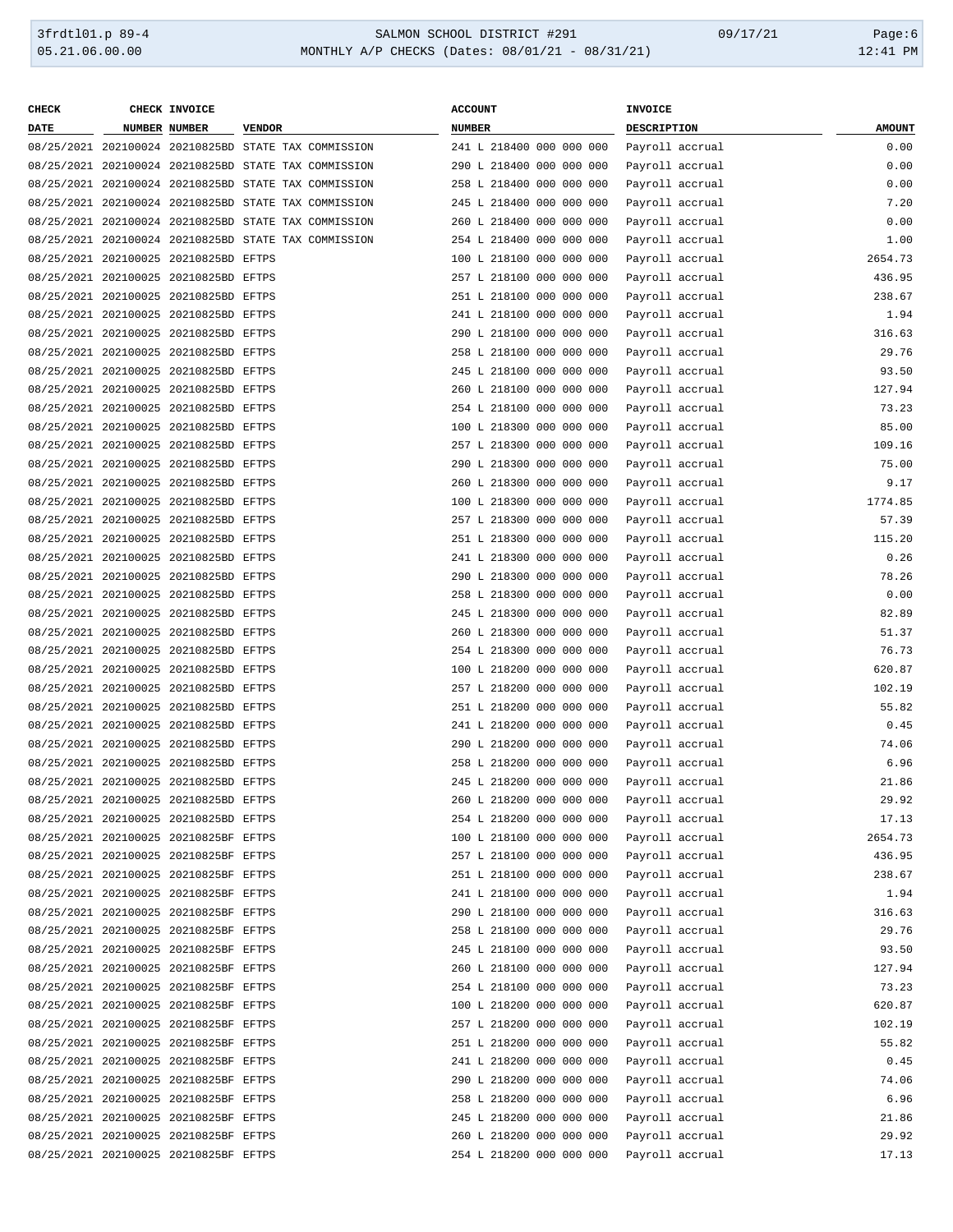| 3frdt101.p 89-4 | SALMON SCHOOL DISTRICT #291                        | 09/17/21 | Page: $7$ |
|-----------------|----------------------------------------------------|----------|-----------|
| 05.21.06.00.00  | MONTHLY A/P CHECKS (Dates: $08/01/21 - 08/31/21$ ) |          | 12:41 PM  |

| <b>CHECK</b> |               | <b>CHECK INVOICE</b> |               | <b>ACCOUNT</b> | <b>INVOICE</b>     |                   |               |
|--------------|---------------|----------------------|---------------|----------------|--------------------|-------------------|---------------|
| <b>DATE</b>  | NUMBER NUMBER |                      | <b>VENDOR</b> | <b>NUMBER</b>  | <b>DESCRIPTION</b> |                   | <b>AMOUNT</b> |
|              |               |                      |               |                |                    | Totals for checks | 315602.63     |